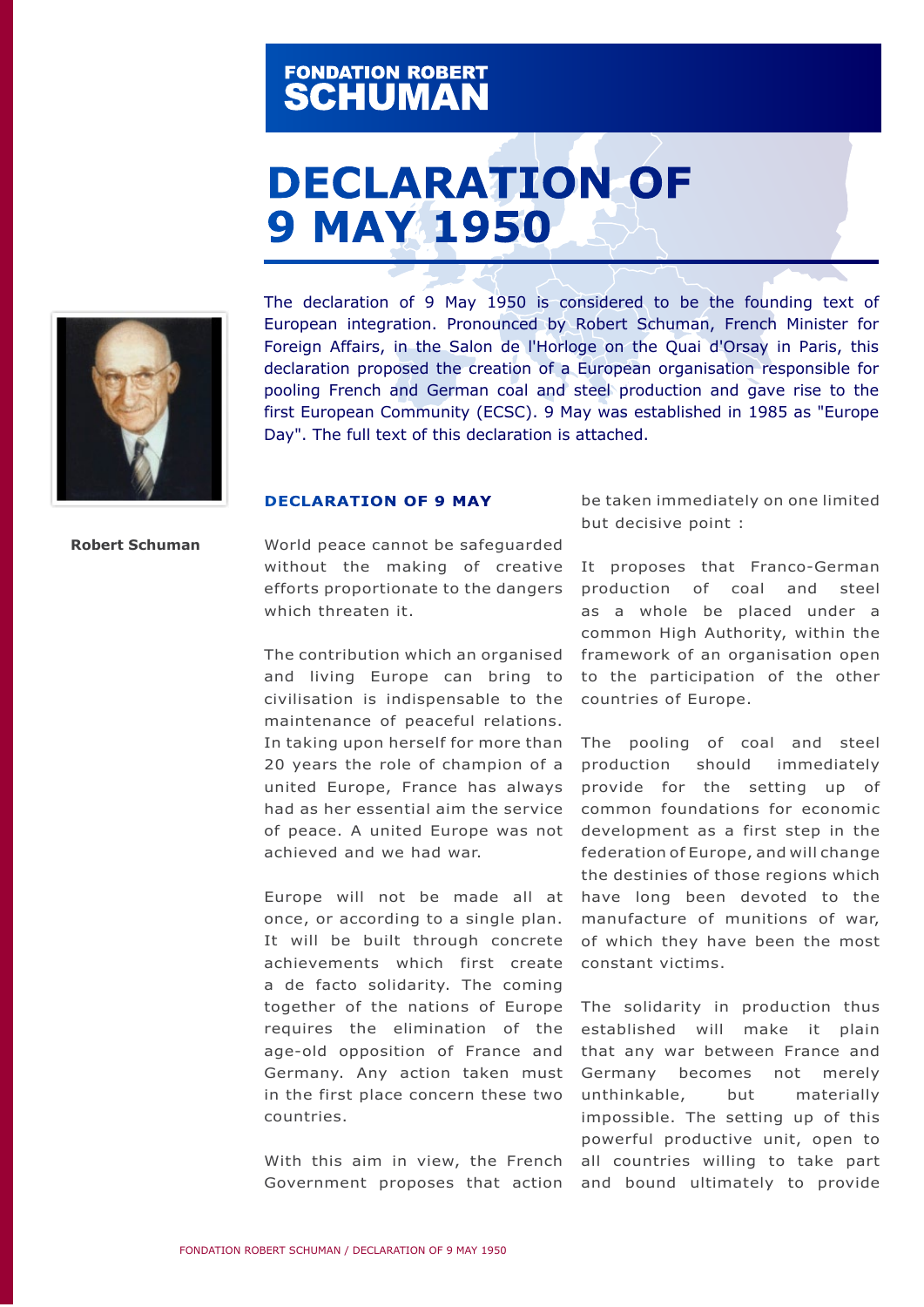02

elements of industrial production on the same terms, will lay a true foundation for their economic unification.

This production will be offered to the world as a whole without distinction or exception, with the aim of contributing to raising living standards and to promoting peaceful achievements. With increased resources Europe will be able to pursue the achievement of one of its essential tasks, namely, the development of the African continent.

In this way, there will be realised simply and speedily that fusion of interest which is indispensable to the establishment of a common economic system; it may be the leaven from which may grow a wider and deeper community between countries long opposed to one another by sanguinary divisions.

By pooling basic production and by instituting a new High Authority, whose decisions will bind France, Germany and other member countries, this proposal will lead to the realisation of the first concrete foundation of a European federation indispensable to the preservation of peace.

To promote the realisation of the objectives defined, the French Government is ready to open negotiations on the following bases :

The task with which this common High Authority will be charged will be that of securing in the shortest possible time the modernisation of production and the improvement of its quality; the supply of coal and steel on identical terms to the French en German markets, as well as to the markets of other member countries;

all the member countries with the basic the development in common of exports to other countries; the equalisation and improvement of the living conditions of workers in these industries.

> To achieve these objectives, starting from the very different conditions in which the production of member countries is at present situated, it is proposed that certain transitional measures should be instituted, such as the application of a production and investment plan, the establishment of compensating machinery for equating prices, and the creation of a restructuring fund to facilitate the rationalisation of production. The movement of coal and steel between member countries will immediately be freed from all customs duty, and will not be affected by differential transport rates. Conditions will gradually be created which will spontaneously provide for the more rational distribution of production at the highest level of productivity.

> In contrast to international cartels, which tend to impose restrictive practices on distribution and the exploitation of national markets, and to maintain high profits, the organisation will ensure the fusion of markets and the expansion of production.

> The essential principles and undertakings defined above will be the subject of a treaty signed between the States and submitted for the ratification of their parliaments. The negotiations required to settle details of applications will be undertaken with the help of an arbitrator appointed by common agreement. He will be entrusted with the task of seeing that the agreements reached conform with the principles laid down, and, in the event of a deadlock, he will decide what solution is to be adopted. The